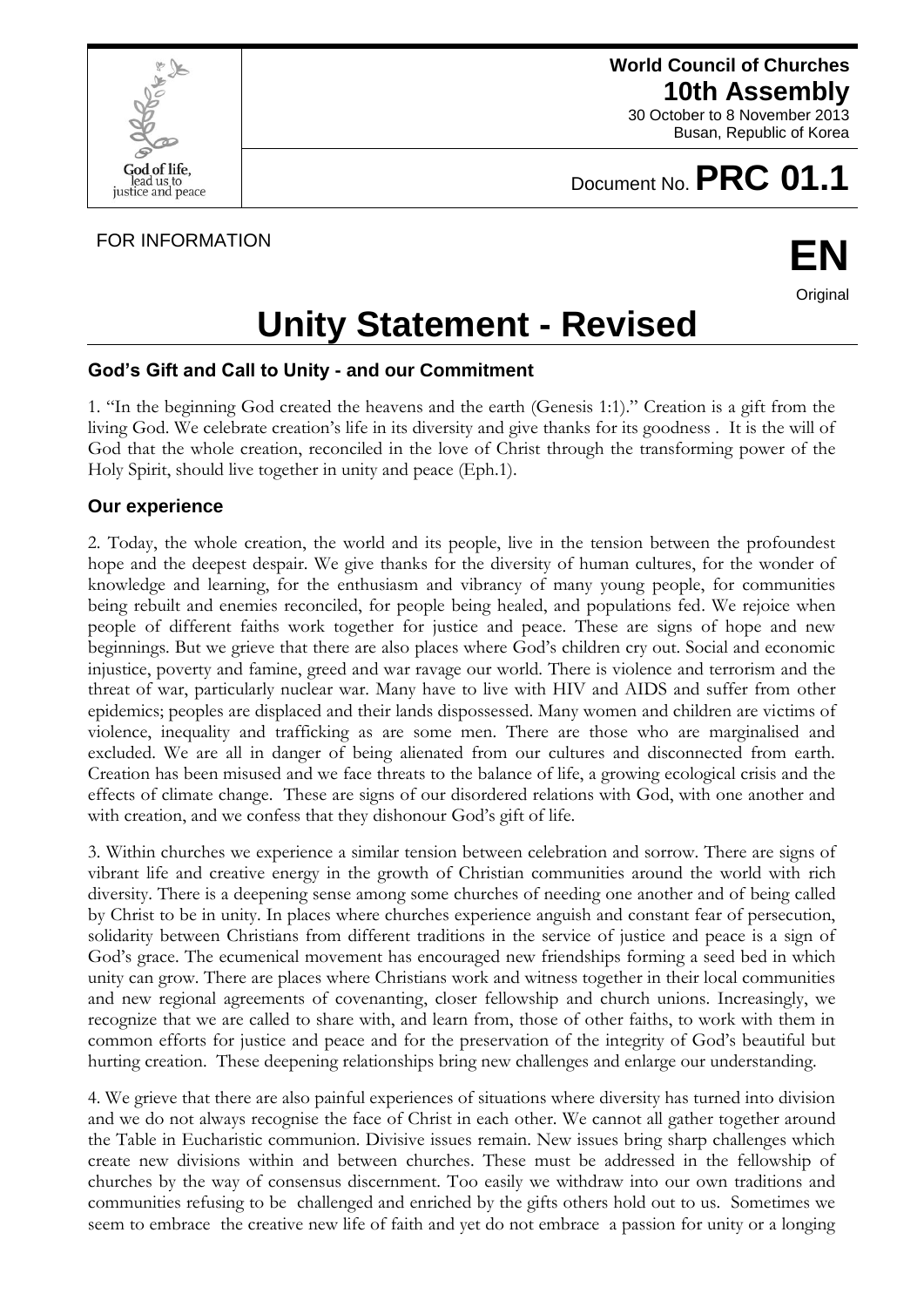for fellowship with others. This makes us more ready to tolerate injustice and even conflicts between and within the churches. We are held back as some grow weary and disappointed on the ecumenical path.

5. We do not always honour the God who is the source of our life. Whenever we abuse life through our practices of exclusion and marginalization, our refusal to pursue justice, our unwillingness to live in peace, our failure to seek unity, and our exploitation of creation, we reject the gifts God holds out to us.

#### **Our shared scriptural vision**

6. As we read the Scriptures together, under the guidance of the Spirit, our eyes are opened to the place of the community of God's people within creation. Men and women are created in the image and likeness of God and given the responsibility to care for life (Gen. 1:27-28). The covenant with Israel marks a decisive moment in the unfolding of God's plan of salvation. The prophets call God's covenanted people to work for justice and peace, to care for the poor, the outcast, and the marginalized, and to be a light to the nations (Micah 6:8; Isaiah 49:6).

7. God sent Jesus Christ, the Incarnate Word of God (John 1). Through his ministry and through his death on the cross Jesus destroyed the walls of separation and hostility, established a new covenant, and brought about genuine unity and reconciliation in his own Body (Eph. 1:9-10 and 2:14-16). He announced the coming Kingdom of God, had compassion on the crowds, healed the sick and preached good news to the poor (Math. 9:35-36; Luke 4:14-24). He reached out to the despised, the sinners, the alien, offering acceptance, and redemption. By his life, death and resurrection, and through the power of the Holy Spirit, Jesus revealed the communion of the life of God the Holy Trinity, and opened to all a new way of living in communion with one another in the love of God (1 John 1:1-3). Jesus prayed for the unity of his disciples for the sake of the world (John 17:20-24). He entrusted his message and his ministry of unity and reconciliation to his disciples and through them to the Church, which is called to continue his mission (2 Cor. 5: 18-20). From the beginning the community of believers lived together, were devoted to the apostolic teaching and fellowship, breaking bread and praying together, caring for the poor, proclaiming the good news and yet struggling with factions and divisions (Acts 2:42; Acts 15).

8. The Church, as the Body of Christ, embodies Jesus' uniting, reconciling and self-sacrificial love to the world on the cross. At the heart of God's own life of communion is forever a cross and forever resurrection – a reality which is revealed to us and through us. We pray and wait with eager longing for God to renew the whole creation (Rom. 8:19-21). God is always there ahead of us in our pilgrimage, always surprising us, calling us to repentance, forgiving our failures and offering us the gift of new life.

#### **God's call to unity today**

9. On our ecumenical journey we have come to understand more about God's call to the Church to serve the unity of all creation. The vocation of the Church is to be: foretaste of new creation; prophetic sign to the whole world of the life God intends for all; and servant spreading the good news of God's Kingdom of justice, peace and love.

10. As foretaste God gives to the Church gracious gifts: the Word, testified to in Holy Scripture to which we are invited to respond in faith in the power of the Holy Spirit; baptism in which we are made a new creation in Christ ; the Eucharist, the fullest expression of communion with God and with one another, which builds up the fellowship and from which we are sent out in mission; an apostolic ministry to draw out and nurture the gifts of all the faithful and to lead the mission of the Church. Conciliar gatherings too are gifts enabling the fellowship, under the Spirit's guidance, to discern the will of God, to teach together and to live sacrificially, serving one another's needs and the world's needs. The unity of the Church is not uniformity; diversity is also a gift, creative and life-giving. But diversity cannot be so great that those in Christ become strangers and enemies to one another, thus damaging the uniting reality of life in Christ.<sup>1</sup>

11. As prophetic sign the Church's vocation is to show forth the life that God wills for the whole creation. We are hardly a credible sign as long as our ecclesial divisions, which spring from fundamental disagreements in faith, remain. Divisions and marginalisation on the basis of ethnicity, race, gender,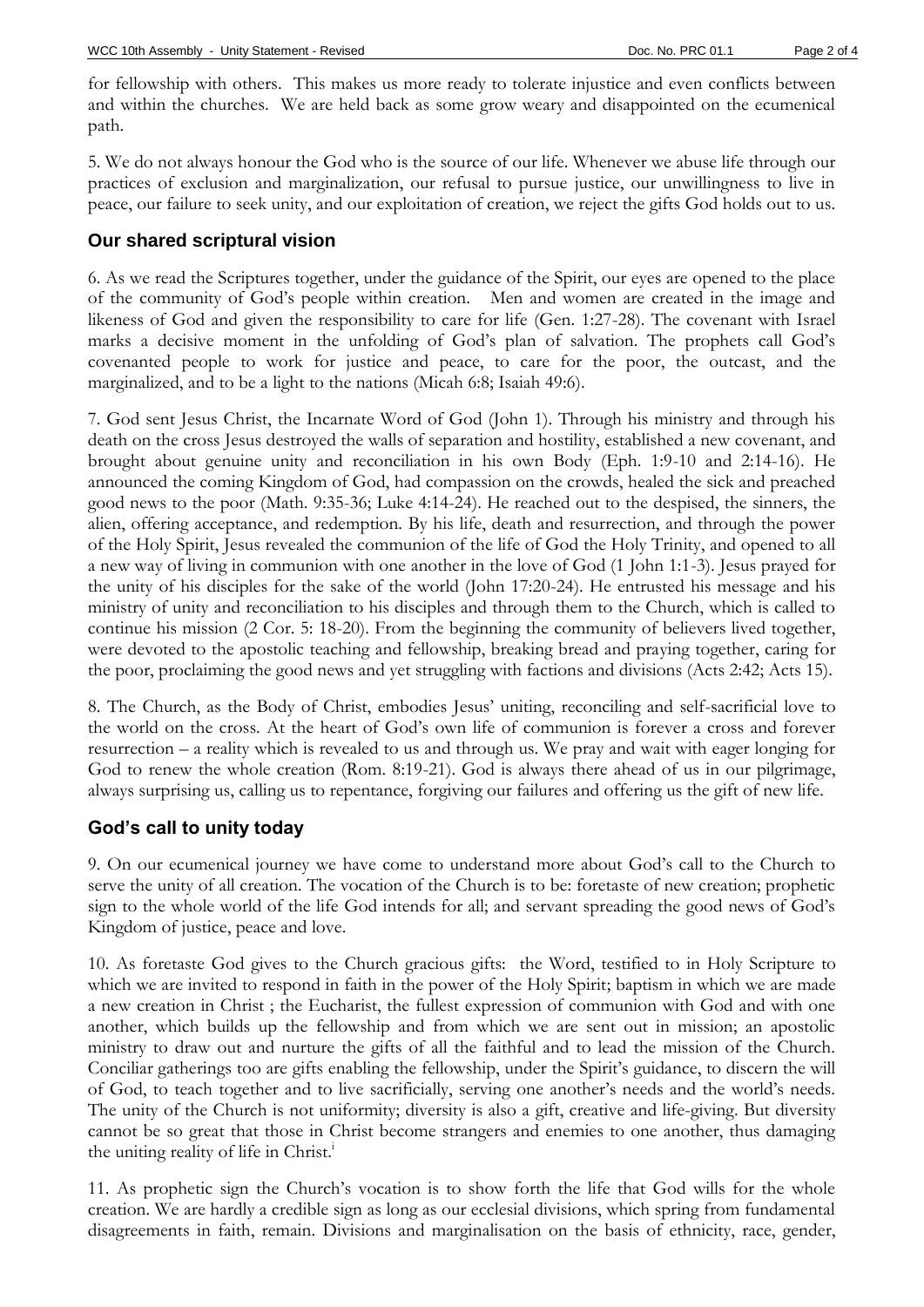disability, power, status, caste, and other forms of discrimination also obscure the Church's witness to unity. To be a credible sign our life together must reflect the qualities of patience, humility, generosity, attentive listening to one another, mutual accountability, inclusivity, and a willingness to stay together, not saying 'I have no need of you' (1 Cor. 12:21). We are called to be a community upholding justice in its own life, living together in peace, never settling for the easy peace that silences protest and pain, but struggling for the true peace that comes with justice. Only as Christians are being reconciled and renewed by God's Spirit will the Church bear authentic witness to the possibility of reconciled life for all people, for all creation. It is often in its weakness and poverty, suffering as Christ suffers, that the Church is truly sign and mystery of God's grace.<sup>ii</sup>

12. As servant the Church is called to make present God's holy, loving and life affirming plan for the world revealed in Jesus Christ. By its very nature the Church is missionary, called and sent to witness to the gift of communion that God intends for all humanity and for all creation in the Kingdom of God. In its work of holistic mission - evangelism and diakonia done in Christ's way - the Church participates in offering God's life to the world.<sup>iii</sup> In the power of the Spirit, the Church is to proclaim the good news in ways that awaken a response in different contexts, languages and cultures, to pursue God's justice, and to work for God's peace. Christians are called to make common cause with people of other faiths or none wherever possible, for the well-being of all peoples and creation.

13. The unity of the Church, the unity of the human community and the unity of the whole creation are interconnected. Christ who makes us one calls us to live in justice and peace and impels us to work together for justice and peace in God's world. The plan of God made known to us in Christ is, in the fullness of time, to gather up all things in Christ ,"things in heaven and things on earth (Ephesians 1:9-  $10$ ."

#### **Our commitment**

14. We affirm the place of the Church in God's design and repent of the divisions among and within our churches, confessing with sorrow that our disunity undermines our witness to the good news of Jesus Christ and makes less credible our witness to that unity God desires for all. We confess our failures to do justice, to work for peace, and to sustain creation. Despite our failings, God is faithful and forgiving and continues to call us to unity. Having faith in God's creating and re-creating power, we long for the Church to be foretaste, credible sign and effective servant of the new life that God is offering to the world. It is in God, who beckons us to life in all its fullness that joy, hope, and a passion for unity are renewed. Therefore, we urge one another to remain committed to the primary purpose of the fellowship of churches in the World Council of Churches:

to call one another to visible unity in one faith and in one Eucharistic fellowship, expressed in worship and common life in Christ, through witness and service to the world and to advance towards that unity in order that the world may believe.<sup>iv</sup>

We affirm the uniqueness of our fellowship and our conviction to pursue the visible unity of the Church together, thankful for our diversity and conscious of our need to grow in communion.

15. In faithfulness to this our common calling, we will seek together the full visible unity of the One, Holy, Catholic and Apostolic Church when we shall express our unity around the one Table of the Lord. In pursuing the unity of the Church we will open ourselves to receive the gifts of each other's traditions, and offer our gifts to one another. We will learn to commemorate together the martyrs who witnessed to our common faith. We will continue theological conversations, giving attention to new voices and different methods of approach. We will seek to live out the consequences of our theological agreements. We will intensify our work for justice, peace and the healing of creation, and address together the complex challenges of contemporary social, economic and moral issues. We will work for more just, participatory and inclusive ways of living together. We will make common cause for the well-being of humanity and creation with those of other faith communities. We will hold each other accountable for fulfilling these commitments. Above all, we will pray without ceasing for the unity for which Jesus prayed (John 17): a unity of faith, love and compassion that Jesus Christ brought through his ministry; a unity like the unity Christ shares with the Father; a unity enfolded in the communion of